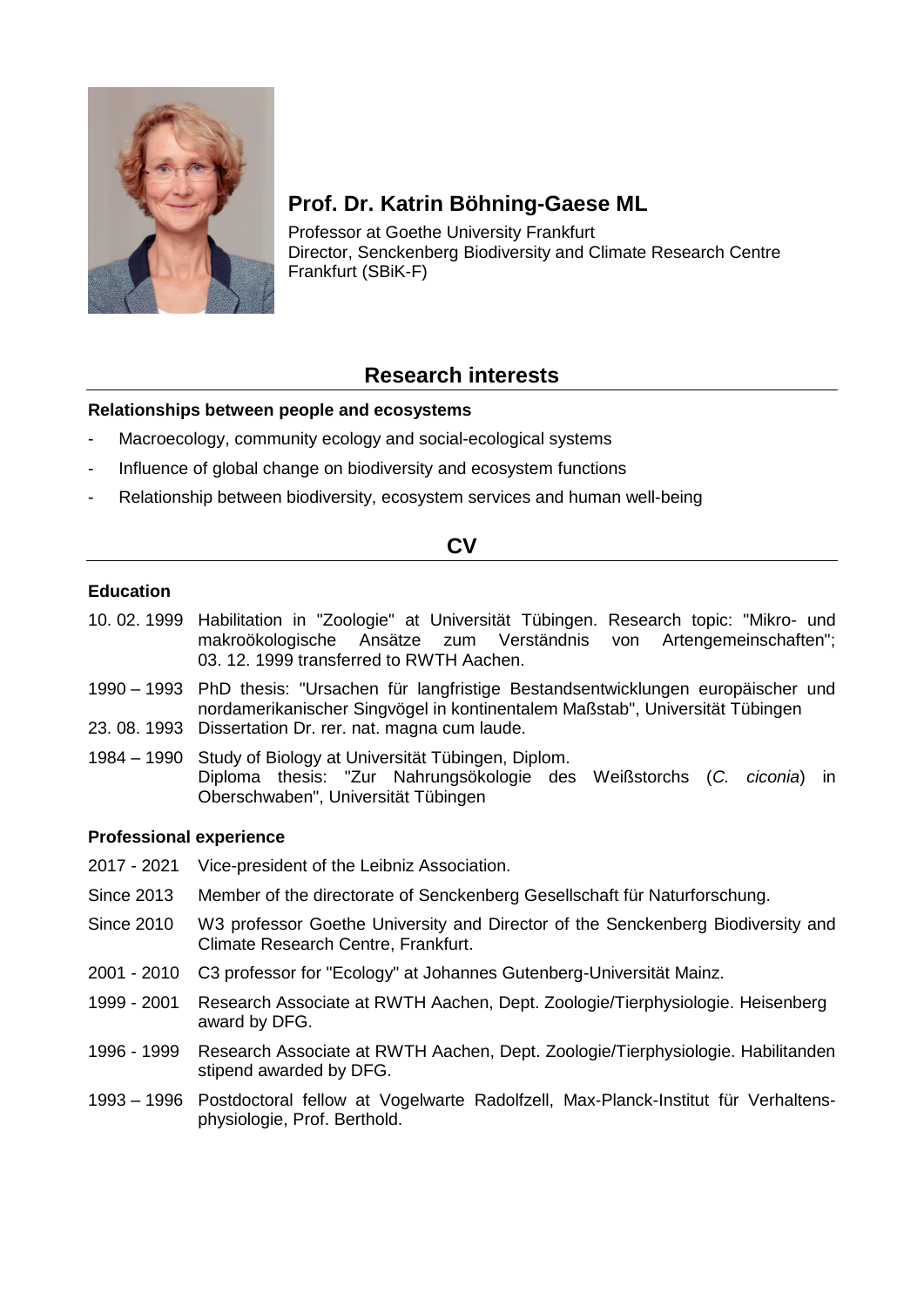### **Awards**

- 2021 Deutscher Umweltpreis of the Deutsche Bundesstiftung Umwelt.<br>2015 Elected fellow of Leopoldina. German National Academy of Scier
- 2015 Elected fellow of Leopoldina, German National Academy of Sciences.<br>2015 Elected fellow of the Academy of Sciences and Literature | Mainz.
- 2015 Elected fellow of the Academy of Sciences and Literature | Mainz.<br>1999 Heisenberg award of the Deutsche Forschungsgemeinschaft.
- Heisenberg award of the Deutsche Forschungsgemeinschaft.
- 1992 PhD fellowship of Studienstiftung des Deutschen Volkes.

### **Fellowships and grants (past 5 years)**

- 2020 2024 Speaker of the DFG Research Unit "The role of nature for human well-being in the Kilimanjaro Social-Ecological System (Kili-SES)"; "Coordination Project".
- 2020 2024 Project on "Biodiversity and supply of material and non-material NCP" within DFG Research Unit "Kili-SES".
- 2017 2020 iDiv Flexible Pool project on the role of nature and socio-economic factors for human well-being.
- 2016 2018 Speaker of the DFG Research Unit "Kilimanjaro ecosystems under global change" (FOR 1246/3); "Coordination Project".
- 2016 2018 Project on mutualistic plant-animal interaction networks within DFG Research Unit "Kilimanjaro".
- 2015 2018 Project funded by DFG in the framework of the German Federation for Biological Data (GFBio).
- 2015 2016 Project funded by DFG for initiation of the multilateral network "ScenNet" in the framework of the Belmont Forum.
- 2015 2017 Project funded by DFG on "A cross-taxa assessment of the impact of climate change on population abundance".
- 2013 2016 Project on functional diversity of birds and bats within DFG Forschergruppe "Kilimanjaro ecosystems under global change" (Bo 1221/16-2).
- 2013 2016 Project funded by DFG on functional indicators for avian seed dispersal; DFG Bundle Program: "Platform for Biodiversity and Ecosystem Monitoring and Research in South Ecuador".
- 2012 2015 Project funded by DFG on the the impact of climate change on ungulates, large mammalian predators and tourists in African National Parks.
- 2011 2015 EU COST Action "Harmonizing global biodiversity modeling (HarmBio)".

### **Professional services for funding agencies, scientific societies and nature conservation (selection)**

- Member of the Advisory Committee of the Leopoldina "Zentrum für Wissenschaftsforschung" (since 2022).
- Member of the Advisory Committee of the Legacy Landscape Fund (since 2021).
- Member of the board of Zoologische Gesellschaft Frankfurt (since 2019).
- Member of the DFG "Senatskommission für Grundsatzfragen der Biologischen Vielfalt" (since 2018).
- Member of the German National Committee for Global Change Research (2011 2013).
- Elected spokesperson of the DFG Fachkollegium "Zoologie" (2012 2016).
- Elected member oft he DFG Fachkollegium "Zoologie", (2008 2012).
- Member of the "Senatskommission für Biodiversitätsforschung" of the DFG (2008 2016).
- Member of the steering committee of the German Federation for Biological Data (GFBio) (2015  $-2018$ ).
- Member of the steering committee of Map of Life (MoL) (since 2012).
- Member of the executive committee of sDiv, German Centre for Integrative Biodiversity Research – iDiv (2013 - 2017).
- Chairperson of the special interest group "Macroecology" of the "Gesellschaft für Ökologie" (2006 - 2016).
- Chairperson of the "Fachgruppe Ökologie" of the "Deutsche Zoologische Gesellschaft" (2003 2007).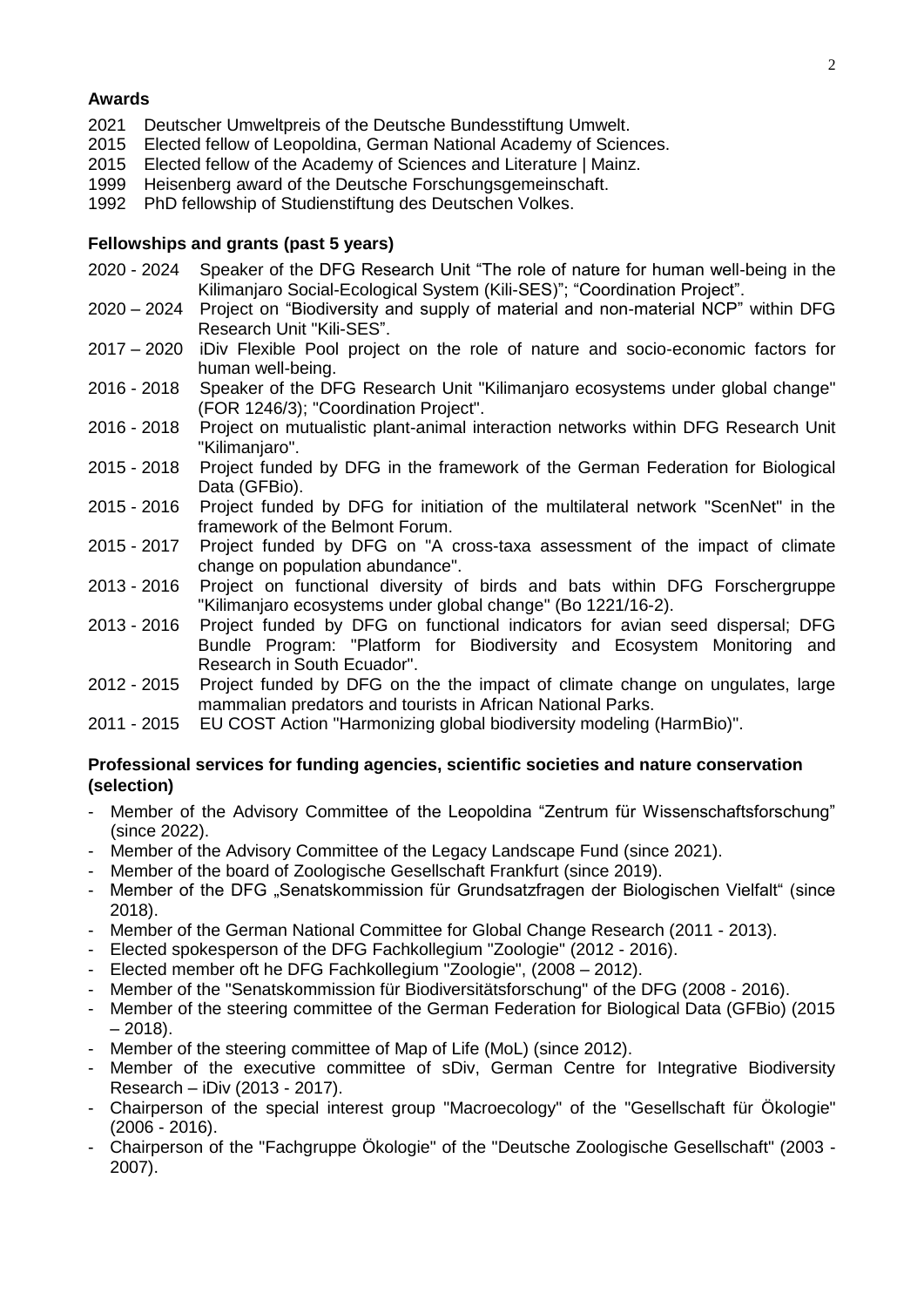- Member of the Editorial Boards of *Global Ecology and Biogeography* (2007 - 2016), *Oecologia* (1999 - 2008), *Basic and Applied Ecology* (2007 - 2008), *Ecotropica* (1995 - 2010), *Journal of Ornithology* (2004 - 2009), and *Avian Science* (2001 - 2003).

## **Invited scientific talks (past 5 years)**

- Johannes-Müller-Vorlesung, Fachbereich Biologie, Chemie und Pharmazie of FU Berlin (2021).
- Opening speech on "Biodiversity and people in the Anthropocene" at the Annual Meeting of the Leopoldina (2021).
- Plenary talk on "Planetary thinking and nature conservation" in the lecture series "Exploring planetary thinking", Goethe University (2021).
- Keynote talk on "Das Planetare und der Naturschutz" at the colloquium "Perspektiven auf das Planetare", University Gießen (2021).
- Keynote talk on "Rückgang der Biodiversität, Zunahme von Pandemien? Eine sozialökologische Perspektive" at a public workshop on the Corona and biodiversity crisis" by MfN and Leibniz network "Crises in a Globalised World" (2020).
- Keynote talk on "Das große Artensterben: Was wissen wir und was müssen wir tun?" at the digital conference "Zukunftsfragen" of the EKHN Stiftung and Senckenberg (2020).
- Cambridge Conservation Initiative seminar series (2020).
- Kerner von Marilaun keynote talk at a Conference on "Biodiversität als wissenschaftliche und gesellschaftliche Herausforderung", organised by ÖAW, Wien (2020).
- Plenary talk on "Welche Werte hat Natur?", Akademie der Wissenschaften und Literatur, Mainz (2019).
- Plenary talk on "Sind Vögeln nützlich?", Urania, Berlin (2018).
- Plenary talk on "An integrative approach to nature in the Anthropocene: science, data, people" iDiv, Leipzig (2018).
- Plenary talk on Kilimanjaro ecosystems under global change, Moshi, Tanzania (2018).
- Keynote talk on Biodiversity research in the Leibniz Association, Brussels (2018).
- Keynote talk at MICMoR Research Forum, KIT, Garmisch-Partenkirchen (2017).
- Plenary talk at 25<sup>th</sup> Anniversary of Deutsche Bundesstiftung Umwelt, Osnabrück (2017).
- Keynote talk at Biodiversitäts-Symposium of the Akademie der Wissenschaften und der Literatur, Mainz (2017).
- Keynote talk at AfroMont Research Conference, Moshi, Tanzania (2017).
- Universität Greifswald. Prof. Fischer (2016).
- Keynote talk at Leopoldina-Symposium, Lebenswissenschaften, Halle (2016).
- Plenary talk at the "6<sup>th</sup> International Frugivory and Seed Dispersal Symposium", Drakensberge, South Africa (2015).
- Keynote talk at the Future Earth Symposium "Global Biodiversity Monitoring", Prof. Jetz, Yale University (2015).
- Workshop der "Wissenschaftlichen Kommission Umwelt" der Leopoldina (2015).

## **Activities at the science-society and science-policy interface**

## **Political and societal recommendations**

- Rat für Nachhaltige Entwicklung, Nationale Akademie der Wissenschaften Leopoldina (2021) *Klimaneutralität – Optionen für eine ambitionierte Weichenstellung und Umsetzung*. **K. Böhning-Gaese** member of working group.
- Nationale Akademie der Wissenschaften Leopoldina (2021) *Den offenen Zugang zu Digitalen Sequenzinformationen erhalten - Multilateraler Vorteilsausgleich und offene Wissenschaft.* **K. Böhning-Gaese** member of working group.
- G7-Science Academies Statement (2021): *Reversing biodiversity loss – the case for urgent action*. G7 Summit, Cornwell. **K. Böhning-Gaese** member of working group.
- Nationale Akademie der Wissenschaften Leopoldina, acatech Deutsche Akademie der Technikwissenschaften, Union der deutschen Akademien der Wissenschaften (2020): *Biodiversität und Management von Agrarlandschaften – Umfassendes Handeln ist jetzt wichtig*. Halle, Saale. **K. Böhning-Gaese** spokesperson of working group*.*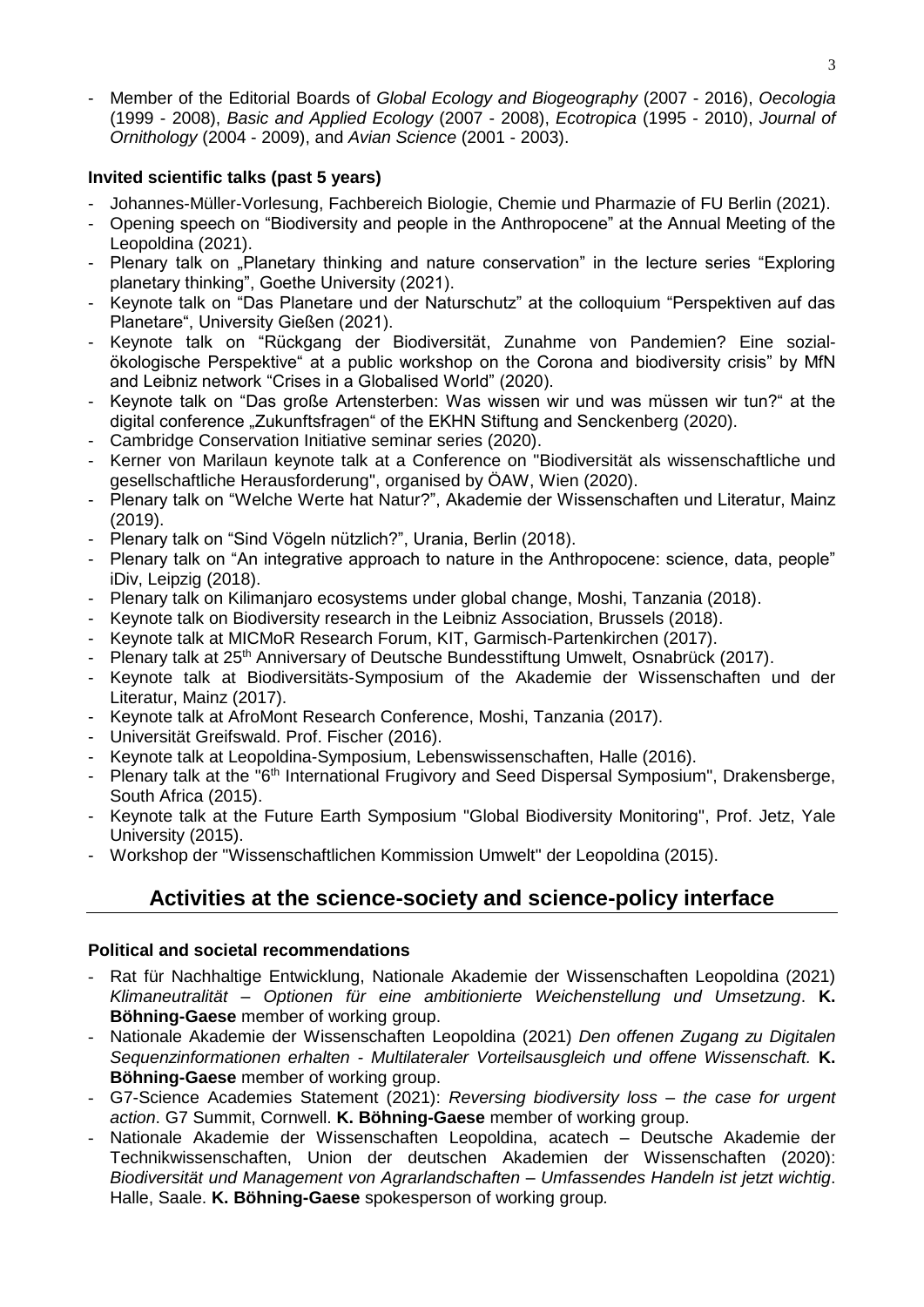- G7-Science Academies Statement (2020): *Global Insect Declines and the Potential Erosion of Vital Ecosystem Services,* G7 Summit, Washington. **K. Böhning-Gaese** member of working group.
- German National Academy of Sciences Leopoldina, acatech National Academy of Science and Engineering, Union of German Academies of Sciences and Humanities (2018): *Species decline in the agricultural landscape: What do we know and what can we do?* Halle, Saale. **K. Böhning-Gaese** spokesperson of working group.

## **Publications at the science-policy and science-society interface (past 5 years)**

- **Böhning-Gaese, K.,** A.-M. Klein, S. Lakner, and R. Seppelt (2021): Gemeinsam Lösungen finden. Der Schutz der Biodiversität und das Management von Agrarlandschaften brauchen wissenschaftliche Evidenz und Dialog, nicht Polarisierung. Eine Entgegnung. DLG-Mitteilungen 11: 74-75.
- **Böhning-Gaese, K.** (2021): Ist die biologische Vielfalt verloren? Was wir wissen und was wir tun können. *Forschung & Lehre* 5|21, p. 352-354.
- **Böhning-Gaese, K.** (2021): Ein gesellschaftliches Umdenken ist nötig. *Ökologie & Landbau* 1: S. 42-44.
- **Katrin Böhning-Gaese** member of editorial team for "*Leitbild Leibniz-Wissenstransfer*" (2019). Leibniz Gemeinschaft.

## **Public lectures and contribution to public debates (past 5 years)**

- Plenary talk at *Konrad-Adenauer Stiftung* (2021).
- Plenary talk at *Volkshochschule* Frankfurt am Main (2021).
- Plenary talk at *Ornithologische Gesellschaft in Bayern* (2021).
- Member of panel discussion on "Wie retten wir die Artenvielfalt?" *Leopoldina* (2021).
- Plenary talk at *Polytechnische Gesellschaft Frankfurt* (2021).
- Member of panel discussion, organized by *Goethe University* students, on "Klimawandel und Landnutzung" (2021).
- Member of panel discussion on "Biodiversität in der Krise?" *Leopoldina* (2021).
- Plenary talk at *Staatliches Museum für Naturkunde Karlsruhe*, Karlsruhe (2020).
- Member of a panel discussion, organized by *Goethe University* students, on "Klimawandel Sind wir noch zu retten?" (2020).
- Member of panel discussion on "Making Crises Visible Krise der Demokratie, *Goethe Bürgeruniversität* (2020).
- Keynote talk at final public debate of the "Semesterfrage: Wie schützen wir die Artenvielfalt?" *University of Vienna* (2020).
- Member of panel discussion on "Wie wir das Artensterben verhindern können" *Wissenwerte, Konferenz für Wissenschaftsjournalismus*, Bremen (2019).
- Member of panel discussion on "Auswirkungen des Klimawandels auf unserer Natur". *Heinz Sielmann Stiftung*, Frankfurt (2019).
- Member of panel discussion on "Wer beeinflusst die öffentliche Meinung? Deutungshoheit oder Definitionsmacht von Wissenschaft, Ökonomie und Kunst". *Frankfurter Kunstverein* (2019).
- Plenary talk "Biodiversität und IPBES" at "Entwicklungspolitisches Forum" der KfW (2019).
- Member of panel discussion on "Diversity: Why does it matter?". *"meConvention"*, Deutsches Filmmuseum, Frankfurt (2019).
- Plenary talk on "Artensterben: was wissen wir und was können wir tun?" *Deutsche Bischofskonferenz* (2019).
- Plenary talk on "Artensterben und Klimawandel: Was wissen wir und was können wir tun?" *Sommerempfang der Grünen*, Frankfurt (2019).
- Member of panel discussion on "Artenvielfalt, Landwirtschaft und Künstliche Intelligenz wie geht das zusammen?" (2019). *Leopoldina*, Halle.
- Member of panel discussion on nature conservation: "Warum handeln wir nicht, obwohl wir so viel wissen?" (2019). *Senckenberg*.
- Member of panel discussion on "Klimaoase Frankfurt" (2018). *City of Frankfurt.*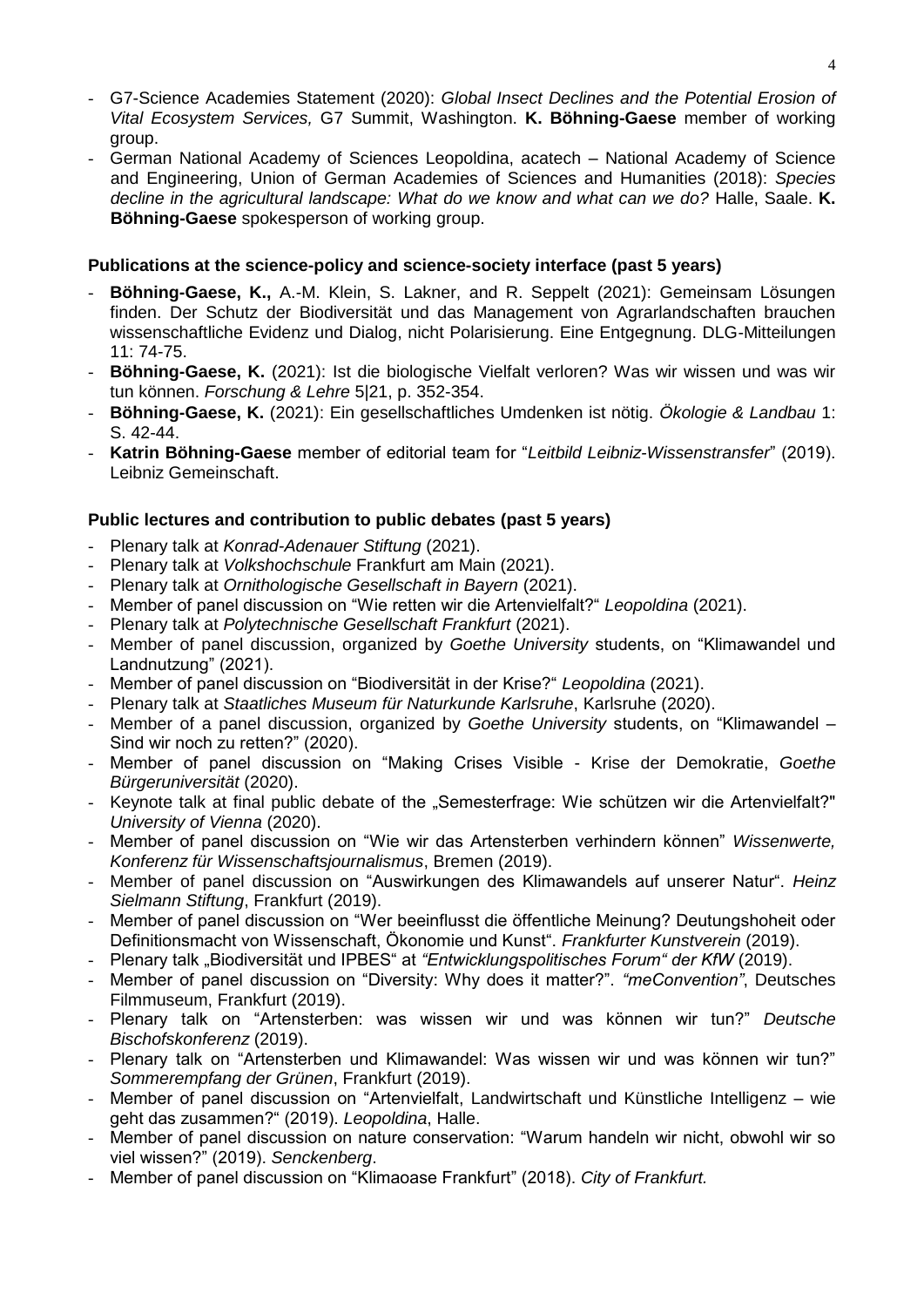- Member of panel discussion on "Rolle der Wissenschaft für unsere Zukunft" (2018). *Senckenberg*.
- Speaker on March for Science Frankfurt (2018).
- Member of panel discussion on "Biodiversität: Herausforderung und Chance für Politik und Gesellschaft" (2017). *Mainzer Academy of Sciences and Literature*.
- Member of panel discussion on "Chancen und Risiken der Digitalisierung" (2017). *Senckenberg*.
- Member of panel discussion on "Artenschutz in Frankfurt" (2017). *Frankfurter Rundschau.*
- Member of panel discussion on "Rolle der Forschungsmuseen für unsere Zukunft" (2017). *Leibniz Gemeinschaft*, Berlin.

#### **National Media interviews (selection, past 4 years)**

- *1,5 Grad – der Klima-Podcast mit Luisa Neubauer*, "Was hat die Klimakrise mit der Pandemie zu tun?" (2021)
- *tagesschau24.de*, TV-Sendung Nachrichten,"Vogelsterben auf dem Acker" (2021)
- zeit.de, "Artenvielfalt: Wir brauchen die Natur zu unserem Glück" (2021)
- *Deutschlandfunk Nova*, Radio-Sendung Hörsaal, "Vögel machen uns glücklich" (2021)
- *DIE ZEIT Newsletter*, "3 ½ Fragen an Katrin Böhning-Gaese" (2020)
- *ZDF*, TV-Sendung heute am Mittag, "Stellungnahme zur EU-Agrarpolitik" (2020)
- *Süddeutsche Zeitung*, "Stellungnahme zu Agrarlandschaften: Überraschende Vehemenz" (2020)
- r*adioEins*, Radio-Sendung Die Profis, "Der Wert der Natur am Kilimandscharo" (2020)
- *a tempo*, "Im Gespräch mit Katrin Böhning-Gaese: Vielfalt ist Leben" (2019)
- *ZDF*, TV-Sendung planet e. "Artenschutz Extrem Erhalt um jeden Preis?" (2019)
- *Deutschlandfunk*, Radio-Sendung Forschung aktuell, "Leben im Jahr 2040: Vorm Kaffee noch kurz den Algenreaktor anwerfen" (2019)
- *Frankfurter Allgemeine Zeitung*, "Earth Overshoot Day: Die Ressourcen sind aufgebraucht" (2019)
- *Deutschlandfunk*, Radio-Sendung Zeitfragen, "Das Gefüge zerfällt" (2018)
- *Deutschlandradio*, Radio-Sendung Forschung Aktuell, "Artensterben und Ökosysteme: Verlust der Artenvielfalt wie seit Jahrzehnten nicht mehr" (2018)
- *hrinfo*, Radio-Sendung hr Funkkolleg, "Wem gehört die Natur?" (2018)

## **Publications**

## **h Factor 54 (Web of ScienceTM Core Collection), 9,313 citations,**

**h Factor 71 (Google Scholar), 14,501 citations, both 05.01.2022**

ORCID identifier: 0000-0003-0477-5586; ResearcherID W-2601-2019

#### **Most important publications:**

- 20. Mupepele, A. C., …, W. Wägele\*, **K. Böhning-Gaese\***, and A. M. Klein\* (2021): Biodiversity in European agricultural landscapes: transformative societal changes needed. *Trends in Ecology & Evolution* 36: 1067-1070. \*Shared last authorship of the three spokespersons of the working group.
- 19. Methorst, J., K. Rehdanz, T. Müller, B. Hansjürgens, A. Bonn, and **K. Böhning-Gaese** (2021): The importance of species diversity for human well-being in Europe. *Ecological Economics* 181: 106917.
- 18. Schleuning, M., E.-L. Neuschulz, J. Albrecht, I. M. A. Bender, D. E. Bowler, D. M. Dehling, S. A. Fritz, C. Hof, T. Müller, L. Nowak, M. C. Sorensen, **K. Böhning-Gaese**, and W. D. Kissling (2020): Trait-based assessments of climate-change impacts on interacting species. *Trends in Ecology & Evolution* 35: 319-328.
- 17. Bowler, D. E., H. Heldbjerg, A. D. de Jong, and **K. Böhning-Gaese** (2019): Long-term declines of European insectivorous bird populations and potential causes. *Conservation Biology* 33: 1120-1130.
- 16. Peters, M. K., …, **K. Böhning-Gaese**, …, I. Steffan-Dewenter (2019): Climate-land use